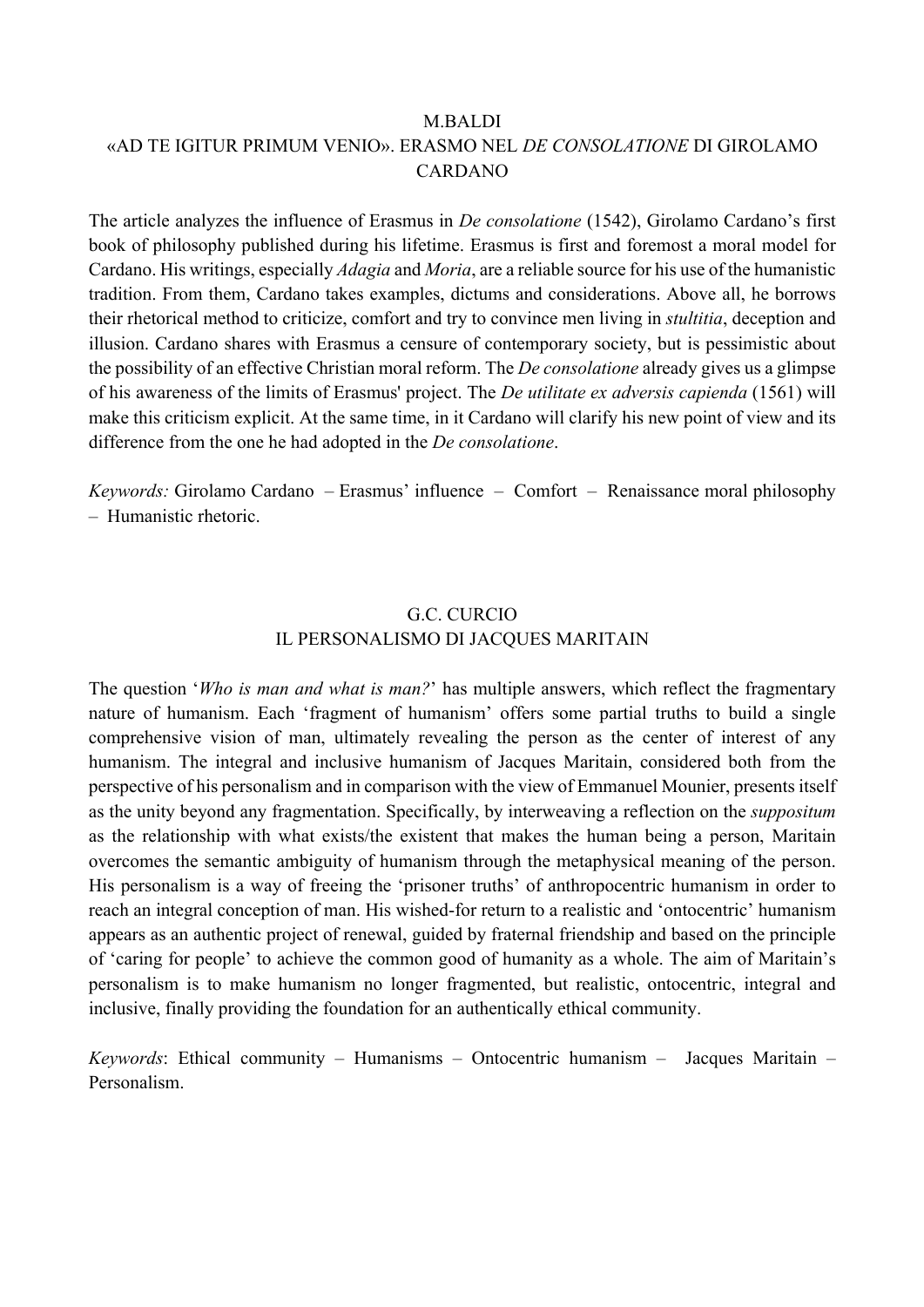## L. FORGIONE KANT, "I THINK", AND THE QUESTION OF SELF-IDENTIFICATION

The of aim of this paper is to investigate some theoretical aspects of Kant's philosophy that are connected to the representamen 'I' and the question of self-identification in self-consciousness. The subjective capacity to represent oneself through the representamen 'I' is understood in terms of the structure of the so-called *de se* or *I-thoughts* developed by Perry and Recanati. This entails a contrast between Longuenesse's view and the author's approach to self-identification and the different uses of *I as subject*.

*Keywords:* Kant – Self-consciousness – Transcendental apperception – I think – Self-identification.

# M.DELLA VOLPE FRAMMENTI DI VITA MORALE ADOLFO OMODEO E LA «RELIGIONE DELLE MEMORIE»

This essay examines the book *Momenti della vita di guerra* by Adolfo Omodeo in the light of correspondences held in the Omodeo archives. It does so by highlighting the philosophical structure and the historical and religious dimension of this work, which was written in 1934. It thus emphasizes its crucial role in the complex process that led Omodeo to define his historicism, with and against Croce and Gentile

*Keywords*: Historicism ‒ Actualism ‒ Religion ‒ Fascism ‒ First World War.

# S. GENSINI LA DIMENSIONE SOCIALE DEL LINGUAGGIO NEI DIBATTITI ITALIANI DEL DOPOGUERRA

An important topic in twentieth-century Italian linguistic studies is the controversial relationship between the individual and the social character of language. Croce's theory of the absolute individuality of the linguistic act, on the one hand, and Ferdinand de Saussure's distinction between *langue* and *parole*, on the other, constitute the poles between which glottologists rooted in the methodological tradition of Graziadio Isaia Ascoli have tried to redefine the object of linguistic research. This paper focuses in particular on the last phase of the debate, inaugurated by *Idealism and Realism in the Sciences of Language* (1946) by Giovanni Nencioni (1911-2008) and concluded with *Introduction to Semantics* (1965) by Tullio De Mauro (1932-2017).

*Keywords*: *Langue/parole* – Glottology – Benedetto Croce – Ferdinand de Saussure – structuralism – Giovanni Nencioni ˗ Tullio De Mauro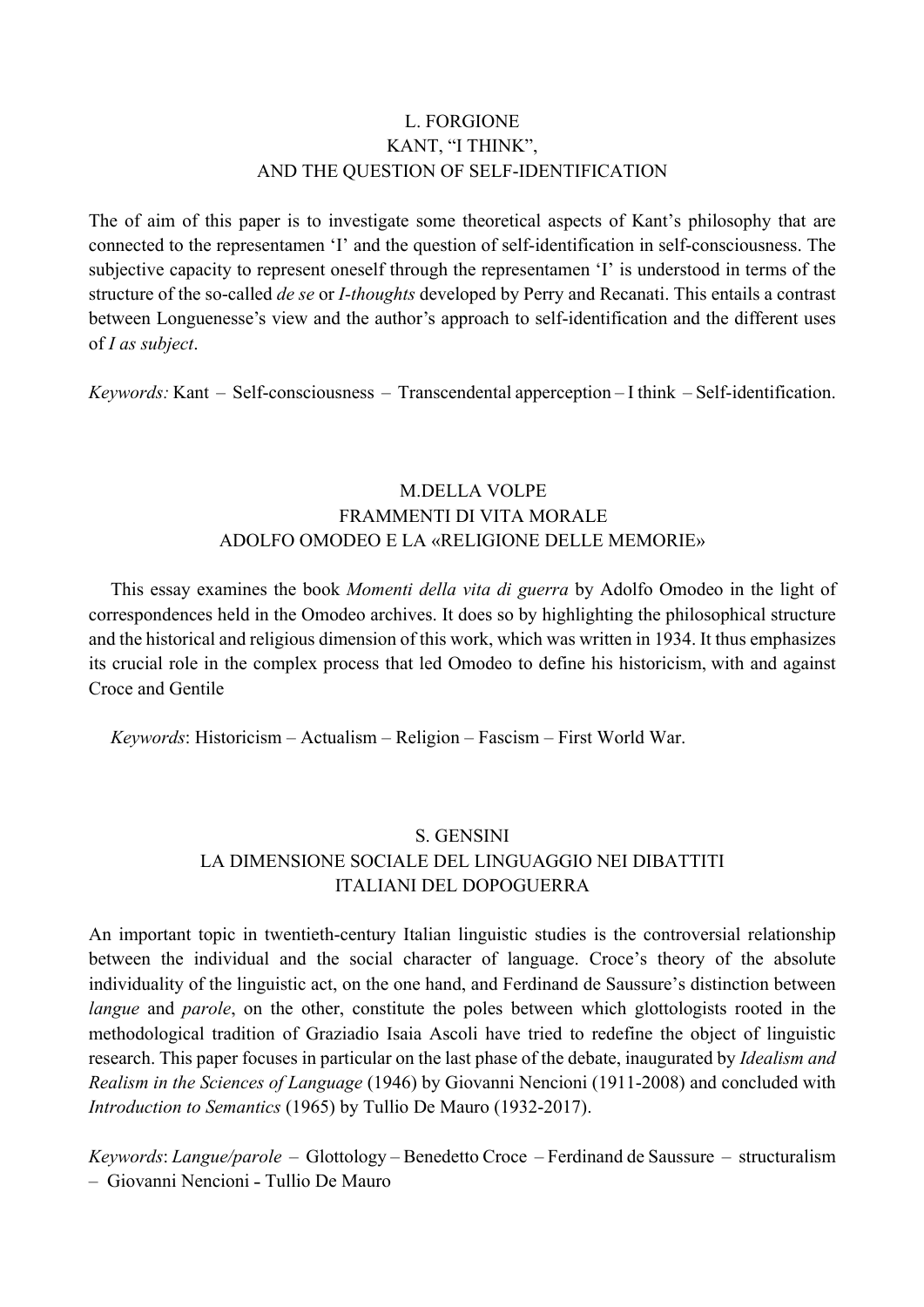## E. MASSIMILLA RINUNCIA, DOMINIO, CHIAREZZA: SU *WISSENSCHAFT ALS BERUF* A PARTIRE DALLA (E FACENDO RITORNO ALLA) CRITICA DI MAX HORKHEIMER A MAX WEBER

*Renunciation, Dominion, Clarity: On* Wissenschaft als Beruf, *Starting from (and Returning to) Max Horkheimer's Criticism of Max Weber*

*Abstract*: The essay examines the thesis set forth by Horkheimer in *Eclipse of Reason*, according to which Max Weber's lecture *Wissenschaft als Beruf* documents modern scientific reason's giving up of the objective of determining man's goal (the ultimate purpose of human existence), and therefore stands as a stepping-stone in the process of the full affirmation of purely instrumental rationality. This interpretative thesis acknowledges but also downplays an important theme in Weber's *Vortag*, viz., the theme of the clarity (*Klarheit*) that science in its current configuration can bring to practical and personal life. In Horkheimer's complex thought path, however, such downplaying was destined to have significant consequences.

*Keywords*: Science – Disenchantment – Clarity – Max Weber – Max Horkheimer.

## A. RAINONE ONTOLOGIA E INDISPENSABILITÀ IN W.V. QUINE

It would seem that for Quine all objects are mere posits of our epistemic and linguistic resources. This view might seem paradoxical, given that Quine declares himself to be a realist. However, Quine also argues that the contrast between mere posits and real objects is illusory because we are unavoidably confined to our conceptual scheme – the scheme that allows us to talk about the world. For us, only the indispensable entities that fall within our epistemic, linguistic and scientific conceptual scheme are real, and the roots of these entities are psychological and evolutionary. The Quinean ontological perspective thus appears as a form of epistemic and internal realism.

*Keywords:* Evolutionism – Indispensability – Objects – Ontology – Realism.

## E. TAVANI STORYTELLING: HANNAH ARENDT E IL RACCONTO DI STORIA.

The essay examines H. Arendt's views on history and storytelling in terms of both a support to her theory of 'factual context' and a means to challenge teleology in historical determinism and philosophies of history. In what respect does Arendt believe that storytelling as a non-partisan 'shaping' of factual material can support the right of human beings to have access to factual truth? And how does storytelling contribute to illuminate what we may term Arendt's non-organic idea of history, an idea capable of highlighting the elementary structure of individual events understood as 'crystallized' historical entities? These questions are addressed by analyzing several of Arendt's